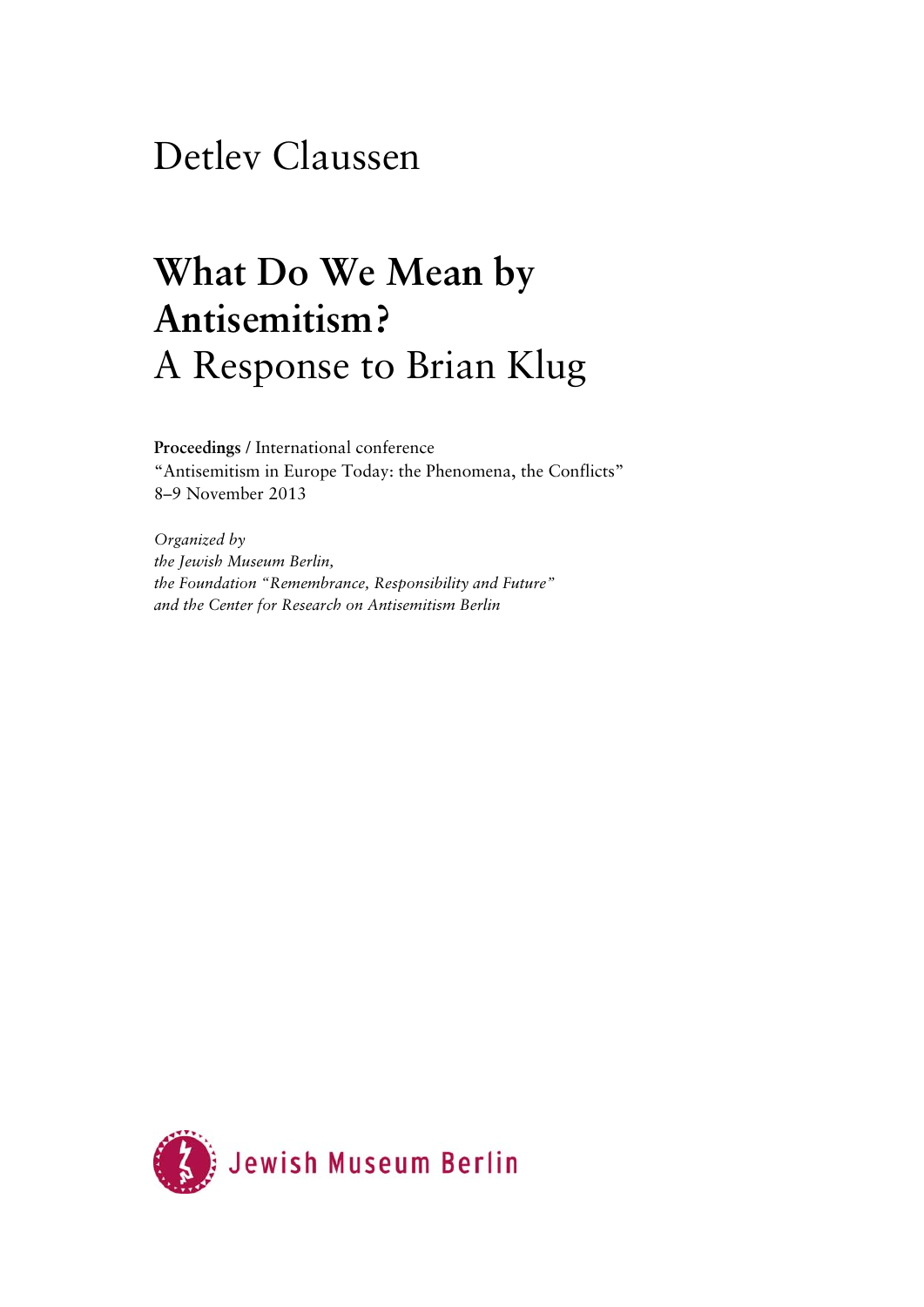## Detlev Claussen **What Do We Mean by Antisemitism?**  A Response to Brian Klug

After reading Brian Klug's paper, I travelled several times on the No. 73 bus. During these journeys I had occasion to reflect on one of my fellow passengers, namely Ludwig Wittgenstein. Can he help us to understand anti-Semitism? There is no need to explain anti-Semitism to him since he left Vienna in good time and arrived safely in England. Wittgenstein casts new light on words by examining their use. In so doing he finds himself in an honorable tradition, one that pays tribute to the power of words. An analysis using the methods he employs is primarily a process of definition that confronts us with straightforward questions. What do we mean by anti-Semitism? In order to answer this apparently simple question we have to leave the bus in search of other companions. We meet up with Nietzsche. He too is not someone to whom we have to explain anti-Semitism. He was alive when the catchword came into existence. The term anti-Semitism conceals the fact that anti-Semitism has a history. If we are bent on exploring the nature of anti-Semitism, a process of definition does not go far enough, as Nietzsche points out: 'All concepts in which an entire process is semiotically concentrated defy definition; only something which has no history can be defined.'1

The situation is actually even worse than that. Anti-Semitism is not a concept at all, but an expression that has emerged from the self-descriptions of the anti-Semites themselves. The term gained currency for the first time in the dispute about anti-Semitism in Berlin in 1879. Nietzsche was perceptive enough to see where the spread of anti-Semitism in Germany would lead. He was badly shaken by Wagner's anti-Semitism, which in his view had entered into a baleful union with the German nationalism of the Wilhelminian era. Nietzsche had nothing but contempt for anti-Semites. He regarded their views as the expression of their feelings of resentment.

'Anti-Semites – a name for losers (*die Schlechtweggekommenen*)'.2

When it comes to anti-Semites Nietzsche doesn't pull any punches, but he refuses to glorify the catchword anti-Semitism with the name 'concept'. We have to leave the No. 73 bus if we wish to uncover the history of the word. The term spread like wildfire in the wake of the aggressive nationalism that raged throughout Germany and continental Europe in the last third of the nineteenth century. The anti-Semites felt fortified in their campaigns since it had been their claim that the Jews were everywhere, and they felt legitimated in their anti-Jewish activities because they could see, or claim to see, anti-Jewish resentments stirring everywhere they looked. The anti-Semites make play with the fact that anti-Semitism is more than a word; it is a call to a discriminatory practice and in the final analysis it represents a threat to unleash violence against Jews.

Social practice is what gives the word its meaning; defining that meaning is a mere intellectual expedient that fails to grasp anti-Semitism's socio-historical char-

**<sup>1</sup>** Friedrich Nietzsche, On the Genealogy of Morality, Trans. Carol Diethe, Cambridge 1996, p. 57.

**<sup>2</sup>** Friedrich Nietzsche, Aus dem Nachlass der Achtziger Jahre, in: Nietzsche, Werke, ed. Karl; Schlechta, Munich 1966, vol. III, p. 707.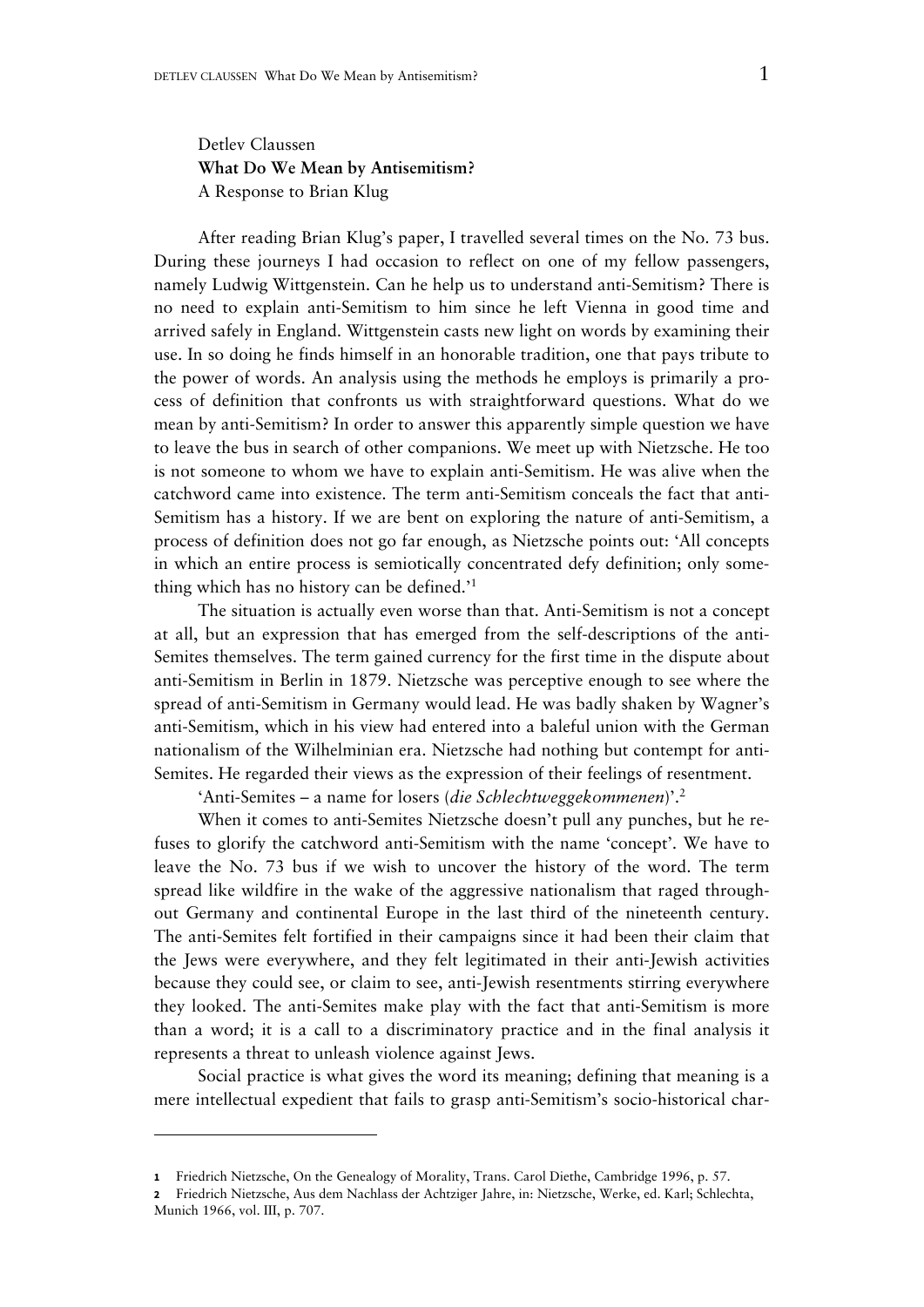acter. The call to discriminate against Jews presupposes a putative social equality. In comparison to the western nations, the granting of civil equality to Jews came very late to Germany; it only began with the establishment of the German Empire in 1871. Jewish emancipation was part and parcel of the triumph of bourgeois society<sup>3</sup>3 and it became the target of anti-Semitic agitation in the last years of this so-called *Gründerzeit*. Emancipation was discussed in the second half of the eighteenth century, during the European Enlightenment, under the name of the 'Jewish Question'. During the French Revolution this question received a response in the shape of equal rights for Jews. In Germany, however, there was a significant delay. The Jewish Question only became a topic for debate in the run-up to the 1848 Revolutions; only with the emergence of the German Empire did the state became strong enough to bring its legislation into line with the needs of modern bourgeois society. It was this liberal solution to the Jewish Question that became the target of a frontal attack by the anti-Semites. Following their agitation, the 'Final Solution to the Jewish Question' was promised around 1890, a promise that the National Socialists turned into concrete reality with their mass murder of the Jews of Europe.

Anti-Semitism has a history; the form it takes depends on the society in which it appears. If you free anti-Semitism from its concrete social context, you fall into the trap set by the anti-Semites, who maintain that anti-Semitism has always existed everywhere. The anti-Semites link their anti-Semitism to real, living Jews whom they wish to discriminate against and persecute. But the Jews they speak about are an abstraction. Converting Jews into Jews calls for a violent intellectual and physical operation. The Yellow Star on Imre Kertész's chest with the designation 'Jew' turns him into a victim, makes of him an object that is available for *Sonderbehandlung*. This designation has no connection with his own concrete understanding of himself; but he will be unable to free himself from the violence he has experienced. His entire body of writing testifies to that. The task of research on anti-Semitism is to lay bare this socially produced violence. To forestall a possible misunderstanding, I should say that I am entirely in agreement with Brian Klug here. We need to take account of the words, for, as Hegel reminds us in his *History of Philosophy*, 'Words are very crucial, efficacious actions'.4 4 Anti-Semitism can be understood as a form of practice designed to harm Jews in word and deed.

When anti-Semites began to refer to themselves as anti-Semites, they wanted to appear respectable and so adopted a scientific-sounding name. They wished to distinguish themselves from the 'anti-Semitism of the rabble' (*Radauantisemitismus*)that were still fresh in people's minds from the so-called 'hep-hep riots' of the early nineteenth century or the so-called 'caterwauling'

**<sup>3</sup>** I have used the term "bürgerliche Gesellschaft" (civil society), introduced into German by Hegel's readings in English. I relate it historically to the "bürgerliche Epoche" (bourgeois era), what Eric Hobsbawm called the "long century" (ca. 1770 to 1914). The meaning of "civil society" is broader and used at present to provide a contrast to institutions of the state.

**<sup>4</sup>** 'Words, however, are actions between human beings, highly crucial, efficacious actions. Of course, people often say they are mere utterances and be saying this they wish to demonstrate the harmlessness of speech. But such talk is idle chatter and the sole advantage of chatter is that it is harmless.' (G.W.F. Hegel, Vorlesungen über die Philosophie der Geschichte, Werke in 20 Bänden, vol. 12, Frankfurt am Main 1970, p. 13)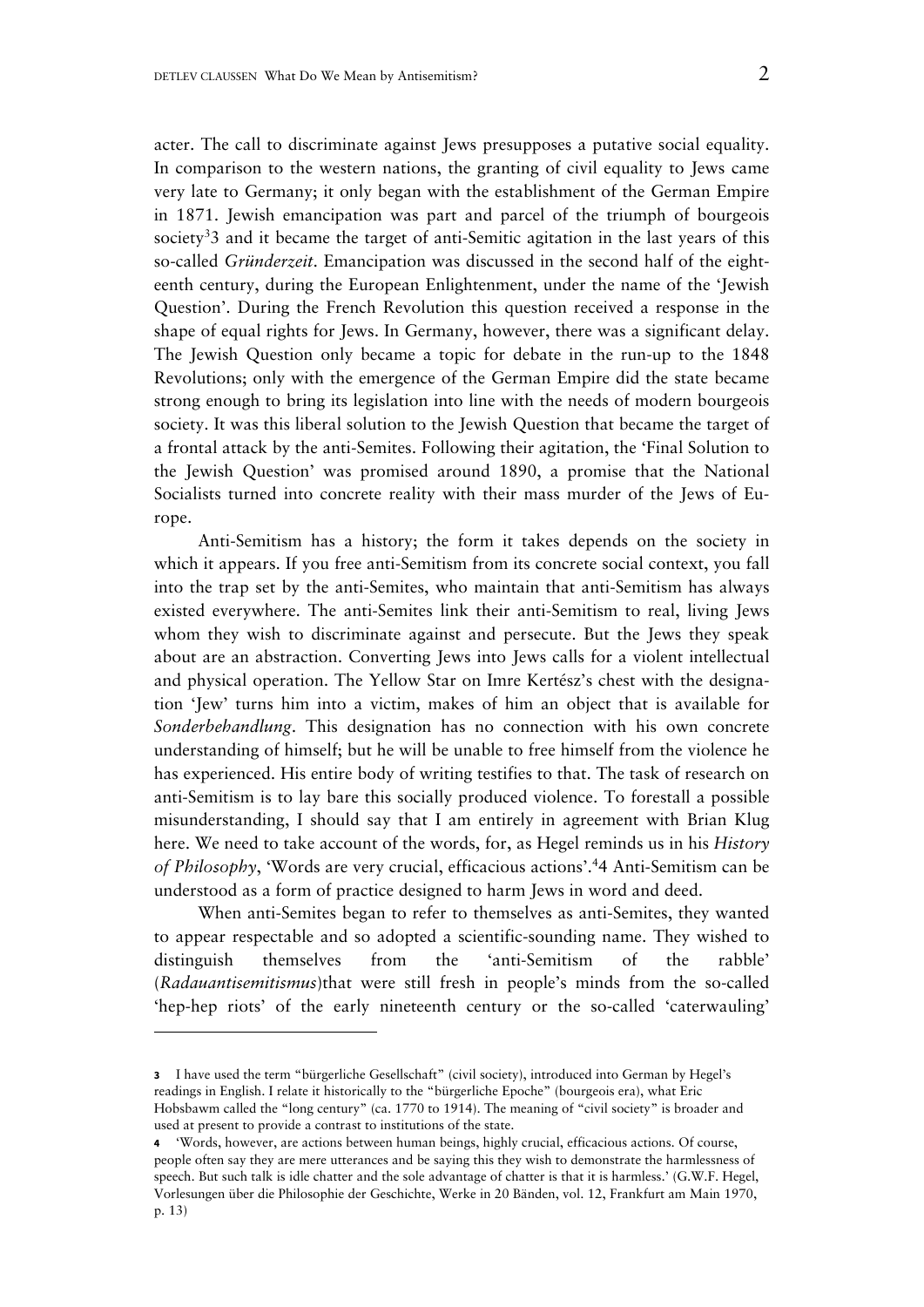(*Katzenmusik*) of the period of the failed 1848 Revolutions. The anti-Semites inflamed popular opinion and poisoned the mind of the public with their intolerable propaganda, which even penetrated middle-class drawing rooms in respectable journals such as the *Gartenlaube*. They felt confirmed in their views by the Dreyfus Affair in France, their hated neighbour, and by the periodical pogroms breaking out in the Czarist Empire. They justified their aggressive propaganda by making use of every weapon that came to hand. Anti-Semites might make use of racist stereotypes but were no less dangerous if they did not do so. Anti-Semitism was used as a political weapon with which to mobilize the masses.

The Nazis made use of the same methods but went one step further once they had seized power. They made use of the state, i.e. the police and the law, to fix the image of Jews as Jews: anti-Semitism was put into practice. Hitler called National Socialist anti-Semitism 'rational anti-Semitism' (*"Antisemitismus der Vernunft")*, in contrast to the 'emotional anti-Semitism' *("Antisemitismus des Gefühls")* from the time of the Empire. I am grateful to Brian Klug for his reference in his lecture to the *Reich*'s Night of the Broken Glass *("Reichskristallnacht*"). This was not a Nazi euphemism, but a contemporary expression of a popular Berlin reaction. '*Reichskristallnacht*' is an ironic gloss on the Nazi manipulation of language, on the supposedly spontaneous nature of this anti-Semitic night. The SA wanted to trigger a pogrom but it went wrong. It is a cruel irony of history that the relative failure of this pogrom strengthened the position of those Nazis who sought to carry out their promise to bring about the '*Endlösung der Judenfrage'* in semi-obscurity, as an administrative act of mass murder An act of this kind presupposes a functioning state apparatus and state organizations with the power to command and to exact obedience. There was no need to incite the population; indifference was enough. 'We knew nothing of all that' *("Wir haben von allem nichts gewußt")* was the customary German formula after 1945, even though anyone who wanted to know could have found out easily enough.

No great intellectual effort is needed to recognize anti-Semitism as an assault on Jews in word and deed. Anti-Semitic aggression always makes itself clear in a social context. The formula 'Surely we should be allowed to point out…' *("Man wird doch wohl einmal sagen dürfen…")* is an unambiguous pointer to a contemporary anti-Semitism whose representative disguises his aggressive intent by insinuating that he is being denied free speech. I like to refer to this new Antisemitism as a 'Yes, but…' anti-Semitism (*"Ja, aber-Antisemitismus*"). The public debate which rightly leads Brian Klug to ask 'What do we mean by anti-Semitism?' has been made more difficult by the inflationary use of the term. Because nowadays there is effectively a global taboo on anti-Semitism, even though it is still widespread, scarcely anyone is prepared to stand up in public and claim to be an anti-Semite. But there are many people who will use the accusation of anti-Semitism to discredit others. Especially the

debates about the conflict in the Middle East provide us with a battlefield that is particularly rich in opportunities for mutual accusations of anti-Semitism and racism. This conflict is political at bottom and it can be understood and resolved only in political terms. Because it is a conflict between two sides with right on their side, a decision will always be the result of force. But since force cannot